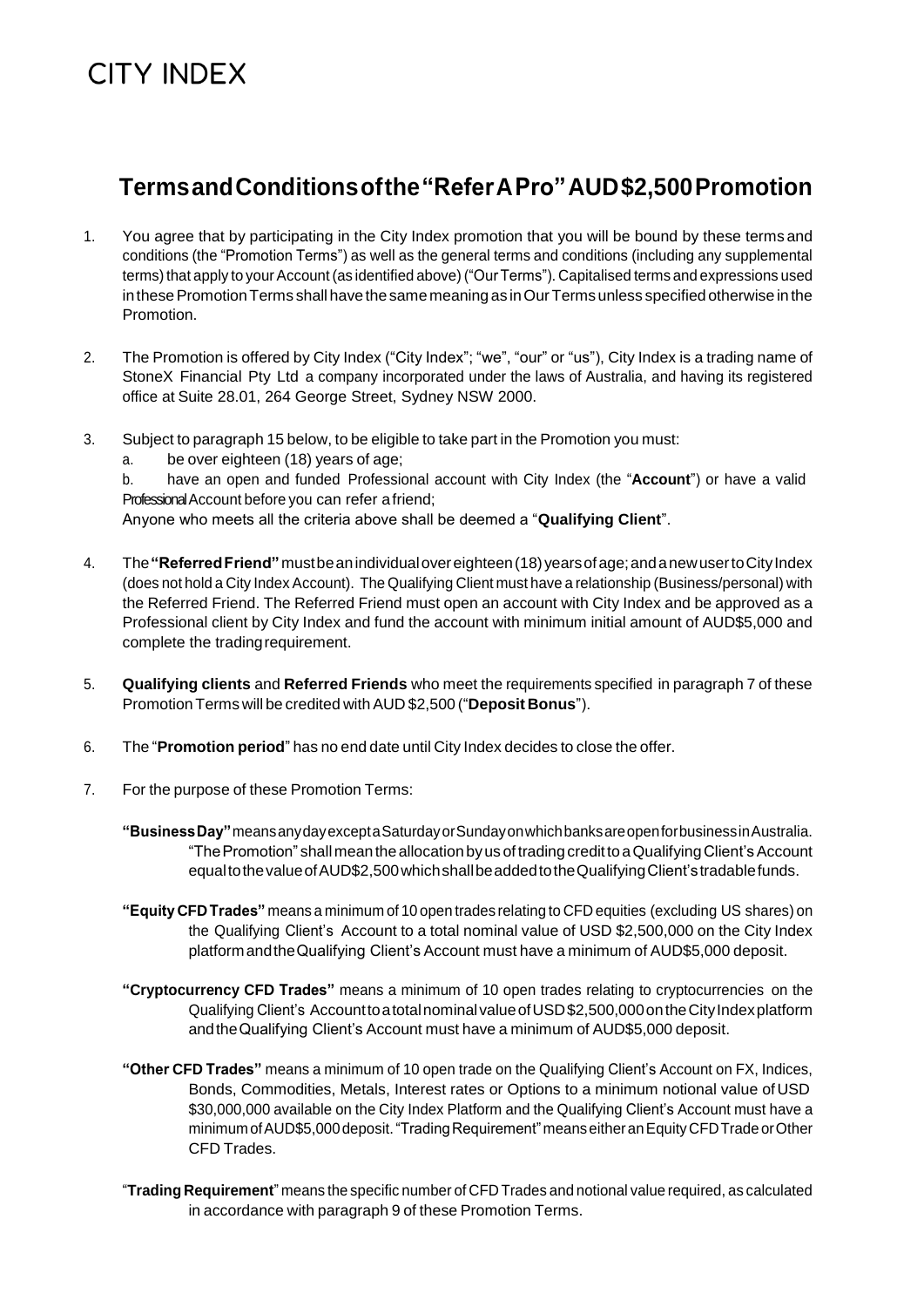## **CITY INDEX**

**"Referred Friend"** is a potential client recommended by the "Qualifying Client" and meets all the criteria in paragraph 4.

A Qualifying Client can invite up to 5 friends and the promotion is available to self-directed trading account holders only. Managed accounts and accounts referred by an Introducing Broker are not eligible to participate in the Promotion.

- 8. The **Qualifying Client** will receive the **Referral Bonus** into their Account within the first 3 weeks of the following calendar month after the requirements in paragraph 9 have been met.
- 9. The requirements for the Referral Bonus are calculated as follows:
	- 9.1 **Qualifying Client:** Provided City Index details of the Referred Friend as required, via online form sent by City Index. The Referred Client meets all of the criteria in paragraph 4 - has opened and funded an Account with City Index and approved as a Professional client as per the definition of wholesale client under the and has executed the minimum trades and notional value required as detailed in 9.2
	- 9.2 **Referred Friend:** opened and funded a City Index Account with a minimum of AUD \$5,000 and met the Trading Requirements: Made 10 equity CFD Trades (excluding US shares) or cryptocurrency CFD Trades to a notional value of USD \$2,500,000 and must have a minimum of AUD\$5,000 deposit; OR made at 10 open trade on FX, Indices, Bonds, Commodities, Metals, Interest rates or Options to a minimum notional value of USD \$30,000,000 and must have a minimum of AUD\$5,000 deposit.
- 10 The Trading Requirement must be completed by the **Referred Friend** within 90 days from the date their account was opened. There are no partial pay- outs, if the Trading Requirement has not been fully met, the **Qualifying Client** will forfeit any Referral Bonuses.
- 11 TheAccount must be open and not the subject of any dispute with us or default on the datethe **Referral Bonus** becomes payable to the **Qualifying Client's** Account.
- 12 Without prejudice to the generality of these Promotion Terms, we shall have the sole discretion to determine your eligibility under these Promotion Terms, including, without limitation, whether or not you are a **Qualifying Client** orwhetherornotthe**ReferredFriend**hasmettheTradingRequirement.Wereservetherightnotto acceptan applicant from a **Qualifying Client** for any reason or without reason as we shall determine in our sole discretion.
- 13 Under no circumstances will we be liable for any losses that a **Qualifying Client** or **Referred Friend** may incur as a result of trading on their Account(s). The Promotion is not intended to change a client's risk preferences or investment strategies and we accept no responsibility for the same.
- 14 **QualifyingClients**and**ReferredFriends**shouldreadthesePromotionTermscarefully,aswellasOurTerms and the risk warnings. Under no circumstances will we be liable for any losses that clients may incur as a result of trading on their Account(s) using the **Referral Bonus**.
- 15 Our employees, or other producers or suppliers associated with this Promotion, their advertising, printing and publicity agencies, and their immediate family members (i.e. any person residing in the household of the aforementioned people) will not be eligible to participate in the Promotion.
- 16 This Promotion shall not be applicable in conjunction with any other offer or Promotion offered by us.
- 17 IntheeventthatapersontakespartinthePromotionwhodoesnotmeetthequalifyingcriteriasetouthere, we reserve the right, without prejudice to any other rights under these Promotion Terms or Our Terms, to immediately remove the Referral Bonus from the applicable Account. In addition, we reserve the right at our sole discretion to disqualify any individual that tampers or attempts to tamper with the entry process, the operationofthePromotion,orbreachesthePromotionTermsorOurTerms.CityIndexreservestherightto